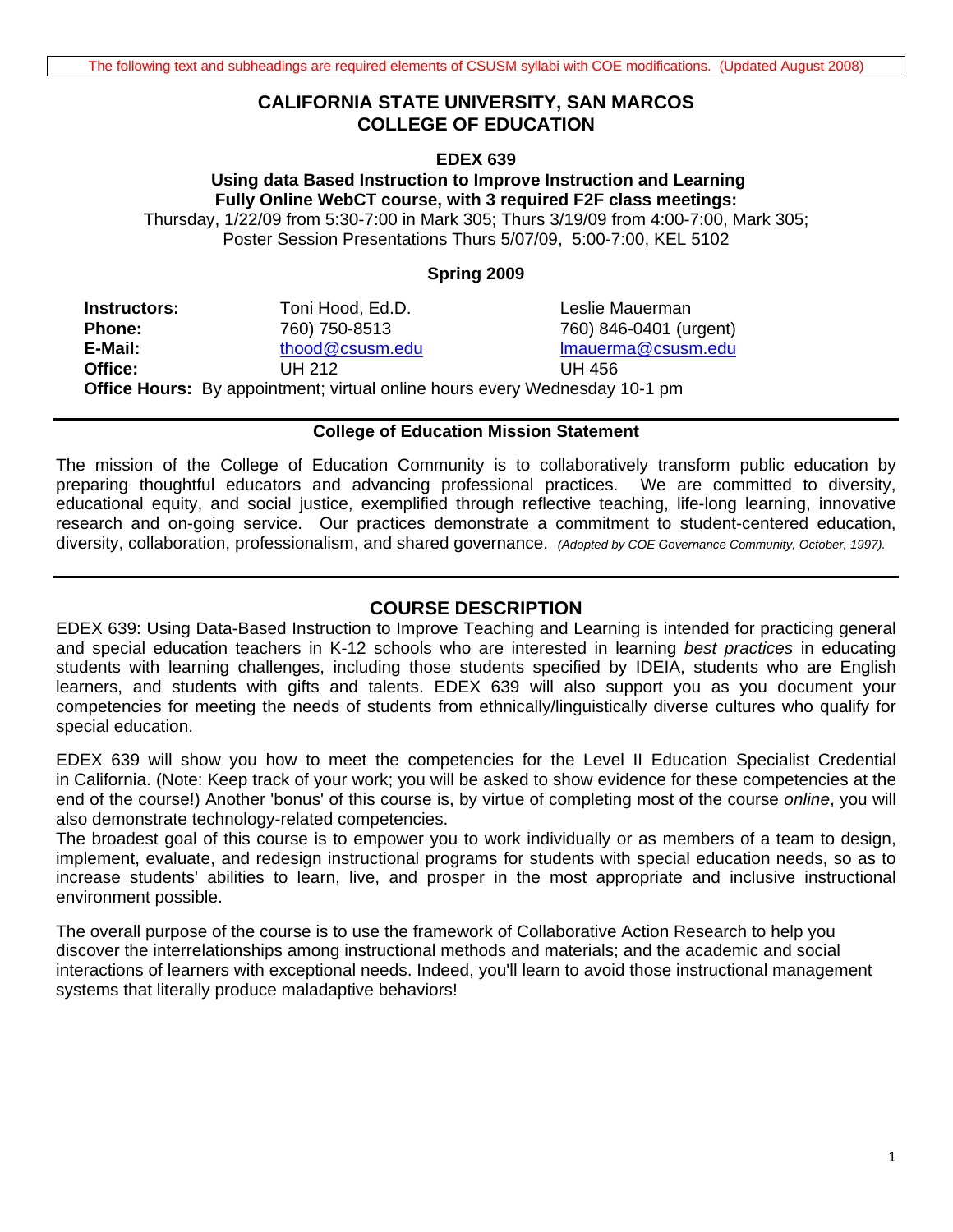### **Course Prerequisites**

This is a required Level II credential and MA track course. Students must be admitted to the Level II program and have completed or be concurrently enrolled in EDEX 660. Participants in EDEX 639 must have a teaching credential and a public school teaching position. As such, they have already met the Teacher Performance Expectations of the State of California and this college

# **Course Objectives**

Candidates will:

- 1. List and explain effective instructional organization and delivery strategies.
- 2. Relate research-based literature to effective instructional organization and delivery strategies.
- 3. Diagnose and assess student learning prior to instruction to a) understand the nature of students' special education needs, and b) determine appropriate level of difficulty.
- 4. Design effective instructional organization and delivery strategies to improve student learning.
- 5. Design a measurement system to:
	- a) assess a targeted student's learning during instruction,
	- b) monitor student progress,
	- c) make data-based decisions,
	- d) alter instructional strategies as needed, and
	- e) summarize results using a professional reporting system.

### **Unique Course Requirements**

EDEX 639 requires students to complete an online Human Subject Protection and Education for Research tutorial course as part of the first modules. This will result in a certificate for the 639 candidate to observe, collect data and adjust the student environment and instruction with the intention of improving student learning.

The online analog of class attendance is comprised of composing and submitting essays to address questions in the course assignment drop box system to the instructors on a weekly basis; Substantive class discussion on topics as shown by postings to the Discussion Board; Completion of Modules according to the Course Schedule; and visits to the lectures provided within the course.

M. Ed. and Level II Education Specialist candidates are expected to prepare essay responses that show integration of course lectures, relevant aspects of course texts, and selected (by the candidate) relevant research articles from professional journals.

The emphasis in EDEX 639 is on outcomes. Instructors rely on a mastery teaching and learning process, and are available to coach/teach explicitly how to write at the graduate level. Candidates may revise and resubmit their written work within given time limits, based on corrective critiques from the instructors. Not all assignments will receive critiques

# **Required Texts**

-Selected sections of Lovitt (2007) will be assigned, along with abstracts of research related to a variety of effective teaching practices. These have been provided for you inside the WebCT course by your instructor.

-Abstracts by Ann Nevin, Jacque Thousand, Leslie Mauerman and Toni Hood are available within the course**.** 

As professional educators, there is an expectation that course participants will continue to select and compile other sources (favorite web sites, CDs, videos, curriculum materials, and textbooks) to enhance their growth in areas of personal interest to them.

The following texts have been selected because of the wide range of examples of applying researched best practices to various academic subjects (Lovitt), as well as a wide range of examples of action research in schools and communities (Sagor). They are seminal works, which bear the burden of time well.

1. Lovitt, Thomas (2007). *Promoting School Success.* Austin, TX: PRO-ED.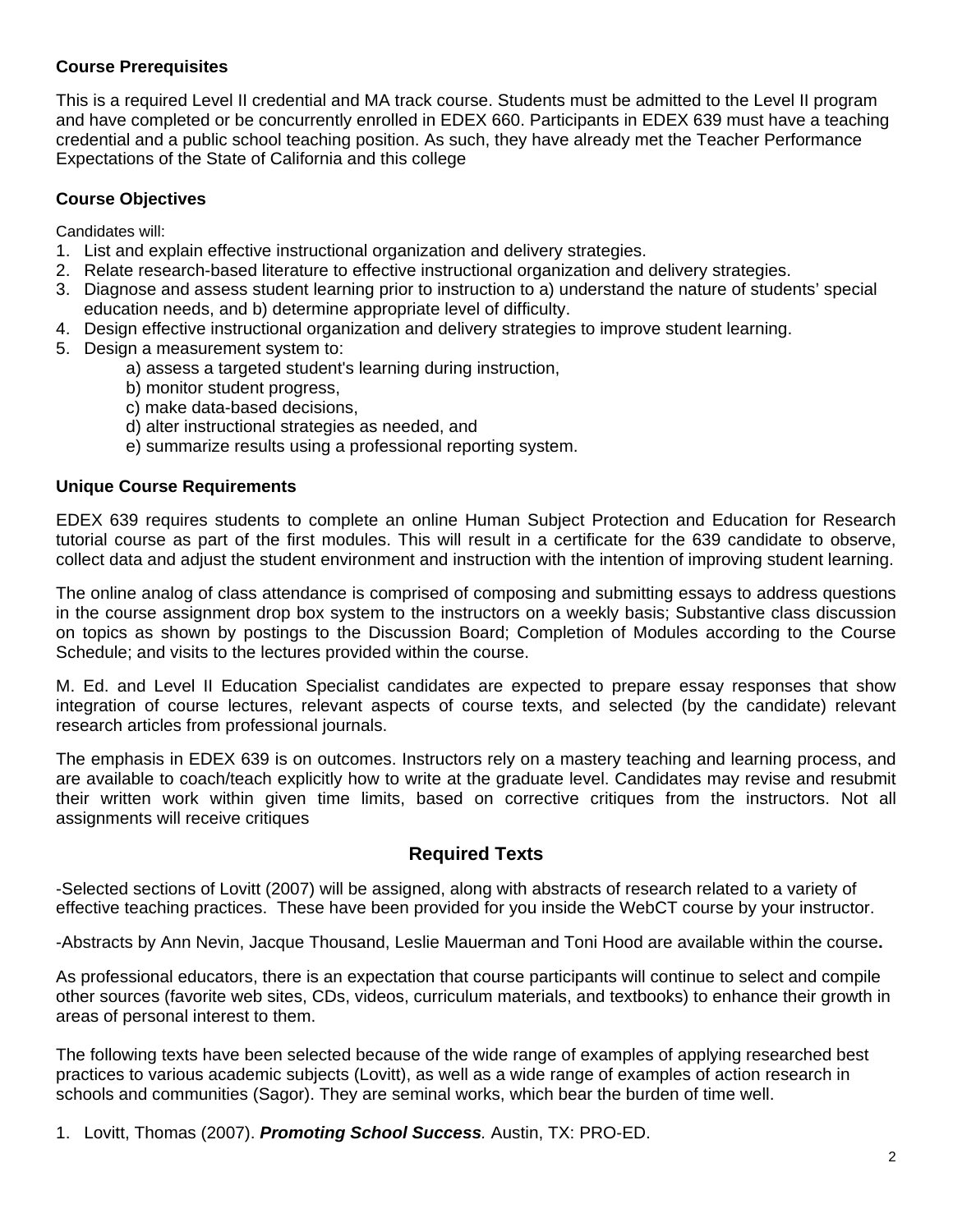- 2. Sagor, Richard (1992). *How to Conduct Collaborative Action Research.* Alexandria, VA: Association for Supervision and Curriculum Development.
- 3. Lovitt's *Appendix A* This is only available as a link within our 639 WebCT course. It is NOT available in the bookstore. Please print a copy of this reference, as you will need to refer to it frequently during the course. Enlarge the text view to 125% for the best view. All lecture readings have been prepared and are presented in all modules of the course.

#### **Authorization to Teach English Learners**

This credential program has been specifically designed to prepare teachers for the diversity of languages often encountered in California public school classrooms. The authorization to teach English learners is met through the infusion of content and experiences within the credential program, as well as additional coursework. Students successfully completing this program receive a credential with authorization to teach English learners. *(Approved by CCTC in SB 2042 Program Standards, August 02)* 

### **STUDENT LEARNING OUTCOMES**

#### **Teacher Performance Expectation (TPE) Competencies-General Education**

The course objectives, assignments, and assessments have been aligned with the CTC standards for Educational Specialist Credential. This course is designed to help teachers seeking a California teaching credential to develop the skills, knowledge, and attitudes necessary to assist schools and district in implementing effective programs for all students. The successful candidate will be able to merge theory and practice in order to realize a comprehensive and extensive educational program for all students. You will be required to formally address the Level II Standards as you progress through the Level II Program

#### **General Education California Teacher Performance Assessment (CalTPA)**

Beginning July 1, 2008, all California credential candidates must successfully complete a state-approved system of teacher performance assessment (TPA), to be embedded in the credential program of preparation. At CSUSM this assessment system is called the CalTPA or the TPA for short.

website provided at the website provided: http://www.csusm.edu/coe/CalTPA/ProgramMaterialsTPA.html To assist your successful completion of the TPA a series of informational seminars are offered over the course of the program. TPA related questions and logistical concerns are to be addressed during the seminars. Your attendance to TPA seminars will greatly contribute to your success on the assessment. Additionally, COE classes use common pedagogical language, lesson plans (lesson designs), and unit plans (unit designs) in order to support and ensure your success on the TPA and more importantly in your credential program. The CalTPA Candidate Handbook, TPA seminar schedule, and other TPA support materials can be found on the COE

# **Level II Education Specialist Standards for Advanced Special Education Credential**

EDEX 639 is a required course in the Level II Mild/Moderate Education Specialist Credential Program. In this course, participants must demonstrate competency in Level II Standards #13 and 19. To meet these standards, the Candidate will:

### **Standard 13: Data-Based Decision Making (Case Study Analyses and Project Homepage)**

- $\circ$  use assessment analysis to address students' developmental, academic, transitional, behavioral, social, communication, vocational, and/or community life skill needs
- $\circ$  use on-going assessment to monitor student learning and progress
- $\circ$  use assessment data to: -develop IEP goals, objectives appropriate to student needs, -develop adaptations and instructional plans in content curriculum -systematically adjust programs and instruction to promote -maximum learning and generalization
- $\circ$  use strategies/tools to self-evaluate teaching/learning + on-going assessment

### **Standard 19 Mild/Moderate: Curriculum and Instruction**

o develop IEP goals, objectives, adaptations, and instructional plans in math, language, arts, literacy, science/health, and social science that are responsive to needs of students with mildmoderate disabilities in various education settings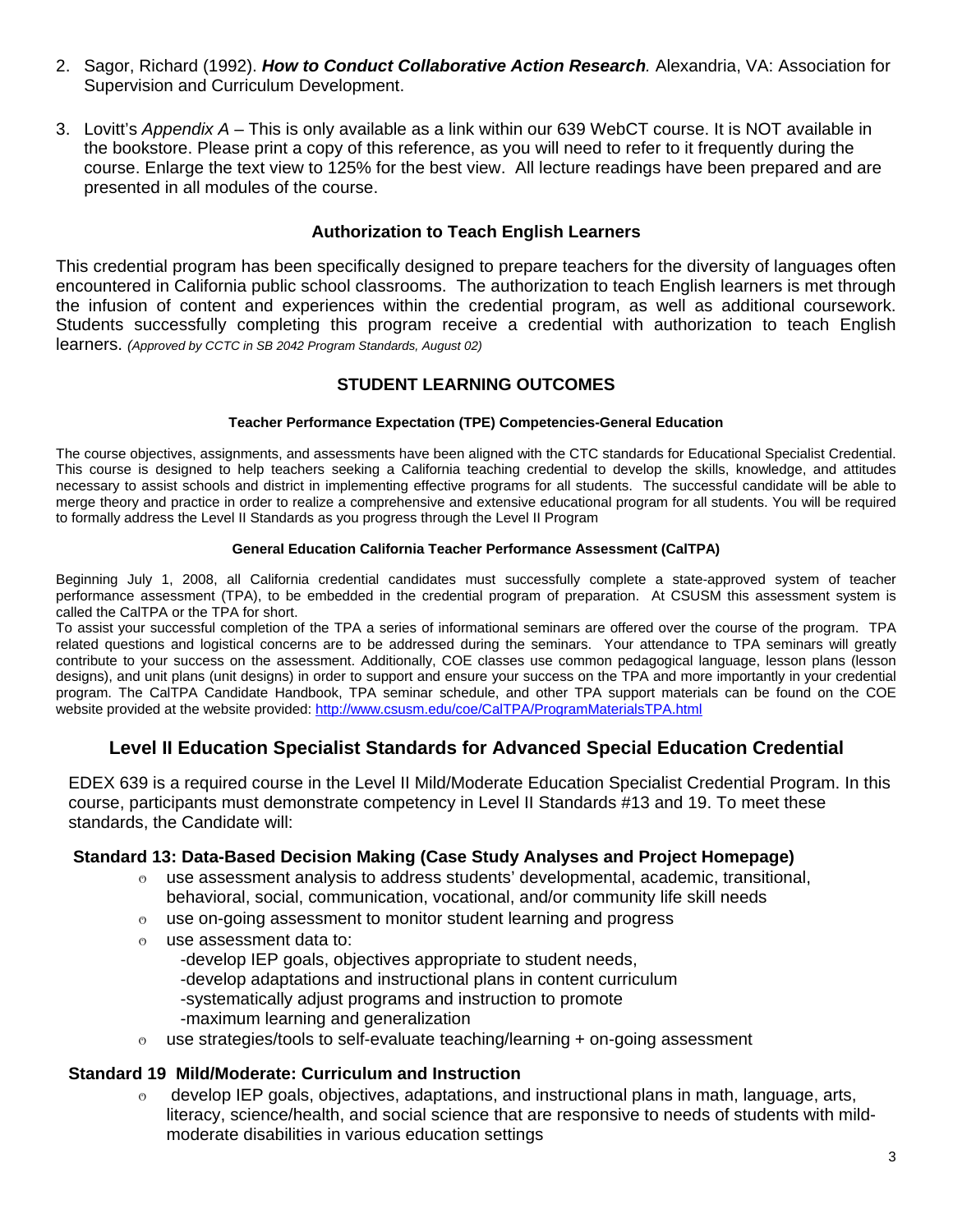- $\circ$  develop, select, implement, and evaluate a variety of pedagogical approaches in teaching mathematics, language arts, literacy, science/health and social science across educational environments and activities
- core curriculum  $\circ$  develop, adapt, and modify unit and lesson plans to provide students equitable access to the
- $\circ$  demonstrate ways to modify, enhance, and adapt instruction + curricular content
- $\circ$  use supportive technology for curriculum enhancement, adaptation, and accessibility
- $\circ$  facilitate integration in community settings for students with mild/moderate learning needs.

Note: Given the applied *individualized* nature of the Collaborative Action Research process that results in a Data Based Instruction Project, the candidate may show additional competencies from other standards. It is the responsibility of the Candidate to identify those and obtain validation (e.g., through Portfolio verification from the course instructor). For example, the DBI Project may focus on transition planning for a student with complex behavioral and emotional needs. *In this case, the candidate will be demonstrating additional competencies for Standards 14 and 16. Standards 15 and 20 are also commonly identifiable and valid as competency artifacts.* 

### **College of Education Attendance Policy**

 should contact the instructor as soon as possible. *(Adopted by the COE Governance Community, December, 1997).* Due to the dynamic and interactive nature of courses in the College of Education, all students are expected to attend all classes and participate actively. At a minimum, students must attend more than 80% of class time, or s/he may not receive a passing grade for the course at the discretion of the instructor. Individual instructors may adopt more stringent attendance requirements. Should the student have extenuating circumstances, s/he

The COE attendance policy states that "students are expected to attend all classes and participate actively". As you set your schedule for time you will devote to your online class, it is advisable to choose one consistent time to "attend" class. This course is **asynchronous.** You are learning on your own time, yet have obligations to the course timeline and to other students within the class. Please see the breakdown of time online expectations. Your participation score is derived from online time log, which is recorded every time you log into class. A full 10 points are connected to the online time to ensure adequate online navigation and participation.

"Please call or email the instructor when you are unable to attend class or when you will be late"—*for this online class, this may apply to your small group meetings with colleagues.* It is the policy of the CSUSM College of Education that any student who does not sign into the course for 80% or more of class time may not receive a passing grade for a course. All online time is recorded, including articles and assignments read, conversations on discussion board and chat room, plus course mail and assignment submission time.

**EDEX 639 is a 3-credit, graded, fully online course. It is a graduate class offered by the College of Education at CSUSM. It carries the same responsibilities for graduate level work as any campus-based class. Candidates for the M.A. in Ed. and Level II Education Specialist credential are expected to attend class at least 3 hours per week. The time commitment for preparation at the graduate school level is typically calculated at @ 2-3 hours of study time for each hour of credit each week. That translates to about 6-9 hours of preparation time for a 3-credit-hour course. In other words, this course will require a**  *minimum* **of 135 hours. Please do not neglect this and be disappointed with your final grade as a result.** 

For EDEX 639 online, keep in mind that all online activity is automatically logged and recorded. This is absolute data, which will result in a score based upon specific activity in the course. Leaving your computer logged on to 639 overnight will record in the course (and be flagged) as inactive, non-participatory hours. The following guidelines will apply: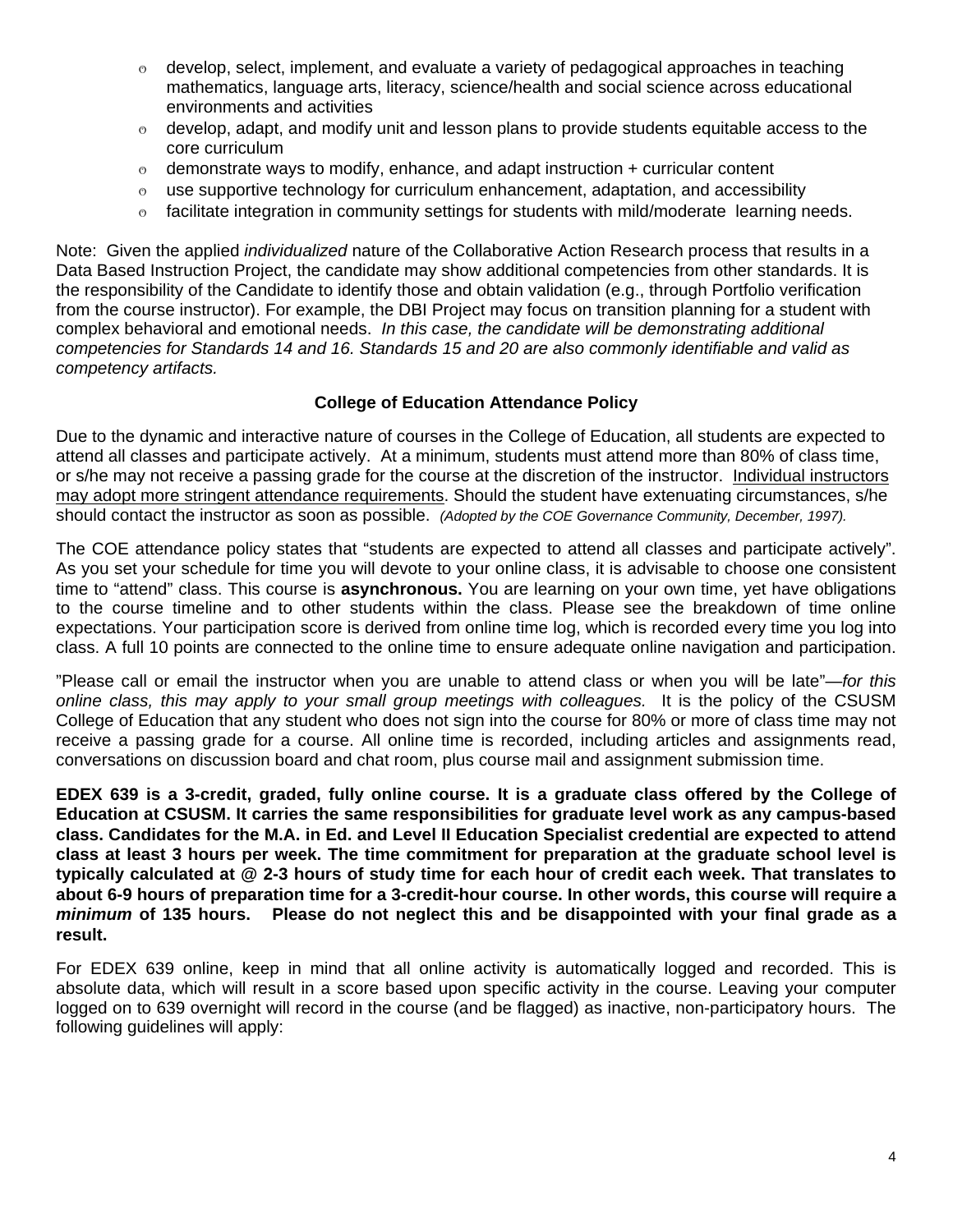If attendance is between 80-100% of required online time, then the participant can earn an A. If attendance is between 70-79% of required online time, the highest grade the participant can earn is a B. If attendance is between 60-69% of required online time, the highest grade the participant can earn is a C. If attendance is less than 59%, the grade automatically becomes an F.

### **Students with Disabilities Requiring Reasonable Accommodations**

Students with disabilities who require reasonable accommodations must be approved for services by providing appropriate and recent documentation to the Office of Disabled Student Services (DSS). This office is located in Craven Hall 5205, and can be contacted by phone at (760) 750-4905, or TTY (760) 750-4909. Students authorized by DSS to receive reasonable accommodations should meet with their instructor during office hours or, in order to ensure confidentiality, in a more private setting.

### **Course Requirements**

- 1. Maintain access to a reliable/dependable computer with current applications uploaded and available for use. CSUSM houses numerous free computer labs for this purpose, and any campus computer will suffice.
- 2. Print and post a copy of the course schedule near the computer where you will "attend" class.
- student." Etc. Refer to this commentary for further details: http://www.kidstogether.org/pep-1st02.htm 3. Always use "Person-First" language in *all written and oral assignments and class discussions*. For example, say, "Student with Autism" rather than "Autistic student." Say, "Juan who lives with cerebral palsy" rather than "My CP
- 4. Word-process all written documents. Save/Keep a copy of all work. You need these copies for your records and future use as potential professional portfolio entries.
- 5. Complete/submit assignments on due dates for full credit—but late is better than not at all.
- 6. Readings and homework assignments are listed on the dates on which they are due. .
	- a. If you have extraordinary circumstances that impact completion of your assignments, advise the instructor in advance.
	- b. Any time that you have questions or concerns, please contact the instructor immediately, via course mail AND outside email: thood@csusm.edu or lmauerma@csusm.edu .
	- c. Assignment due dates are *real*.
		- i. Late assignments will **not** receive full credit.
		- ii. Unless *prior* instructor approval is secured, assignments will not be accepted three days after the due date.
- 7. It is expected that students will proofread and edit their assignments prior to submission.
	- d.Students will ensure that the text is error-free (grammar, spelling), and ideas are logically and concisely presented. The depth of analysis and breadth of synthesis and application will determine a score. Please see performance rubric for all written assignments.
	- e.The grade of any assignment will be negatively affected as a result of this oversight.
- 8. Scoring for this online course will also include a component of "professional dispositions and demeanor." Students will conduct themselves at all times in ways that are generally expected of those who are in or entering the education field and the teaching profession. This includes but is not limited to:
	- On-time arrival and full attendance to all class sessions; (only 3 course face-to-face meetings)
	- Advanced and complete preparation of readings;
	- Timely submission of assignments;
	- Demonstration of respectful, positive interpersonal communication and participation with classmates, instructors, and school personnel in all settings (e.g., whole group, small group, in/outside of class); see Netiquette module.
	- Carefully considered, culturally aware approaches to solution-finding and lesson design.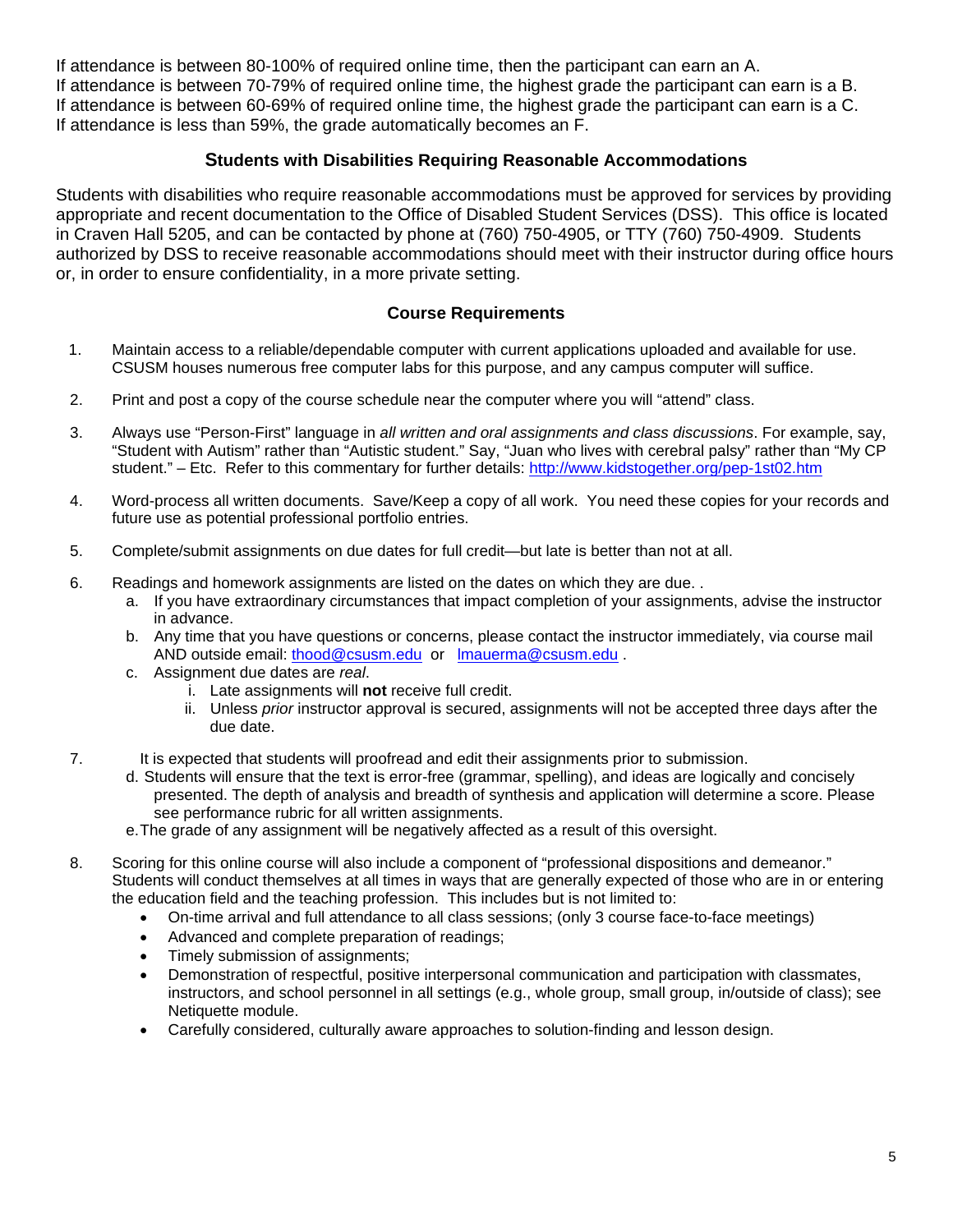9. Select a class "buddy" to ensure you receive information if you miss all/part of a meeting. For online classes, arrange an online check in time with your buddy, for prompting and reminders. Note contact info here:

| <b>Buddy</b>                      | .                                                            |
|-----------------------------------|--------------------------------------------------------------|
| $E_{m}$<br>. .<br>ь.<br>21 I<br>- | $\overline{\phantom{0}}$<br>⊢ov*<br>$\mathbf{a}$<br>________ |
| ںں                                |                                                              |

#### **Grading Standards**

| A  | $(95-100$ points) | А-   | $(90-94$ points) |
|----|-------------------|------|------------------|
| B+ | $(86-89$ points)  | в    | $(83-85$ points) |
| в- | $(80-82$ points)  | $C+$ | (79-80 points)   |

A (Excellent): Performance at the highest level, showing sustained excellence in meeting all course objectives and requirements and exhibiting an unusual degree of intellectual initiative.

B (Good): Performance at a high level, showing consistent and effective achievement in meeting course objectives and requirements.

C+ (Satisfactory): Performance at an adequate level, meeting basic objectives and requirements of the course.

*NOTE: The minimum acceptable grade for a course in the professional education sequence is "C+." A "B" average must be maintained. (CSUSM General Catalog)* 

### **Performance Rubric**

**5--**Response is made to all elements of Assignment. Evidence of thorough comprehension of literature; there is professional application of a variety of sources, including personal experiences; noteworthy

**4--**Response is made to almost all elements of Assignment. Evidence of specific comprehension of literature and active application of topics and resources is clear. Personal experiences are referenced.

**3--**Response is made to some elements of Assignment. Evidence of limited comprehension of literature and application of sources is apparent. Personal experiences may or may not be referenced.

**2--**Response to elements of Assignment is cursory. Comprehension of literature appears vague, limited application of sources may only center on personal experiences. Part of the response may be incorrect or underdeveloped.

**1--**Response to elements of Assignment is incomplete as well as comprehension. Many parts of the response may be incorrect. Minimal effort/on time or late; sketchy comprehension of the literature.

**0--**No credit for work not done/not attempted

refer to IDEA: http://wrightslaw.com/ or http://www.ncset.org/publications/related/ideatransition.asp Person-first language must be used throughout all written assignments. For more specific details about this convention,

| <b>Assignment Detail</b>                                      | <b>Point Value</b> |
|---------------------------------------------------------------|--------------------|
| Brief Bio and NIH Mini-module                                 |                    |
| 11 Course Learning Modules @ 3 pts. ea.                       | 30                 |
| 1 Course Learning Module @ 6 points (Mod 10a- Exec Sum.)      | 8                  |
| 1 Course Learning Module @ 8 points (Mod 12-Case Studies)     | 8                  |
| 5 Professional Contributions (PCs) @ 1 pt. ea.                | 5                  |
| with 5 value-added responses PCs @1 pt. ea.                   | 5                  |
| 5 Web Based Resources (WBRs) @ 1 pt. ea.                      | 5                  |
| with 5 value-added responses to WBRs @1 pt. ea.               | 5                  |
| Orientation and Midterm Conference, 5 points each             | 10                 |
| Professional Poster Presentation-Final Session                | 10                 |
| Online Participation (automatically logged) & Professionalism | 10                 |
| Total                                                         | 100 points         |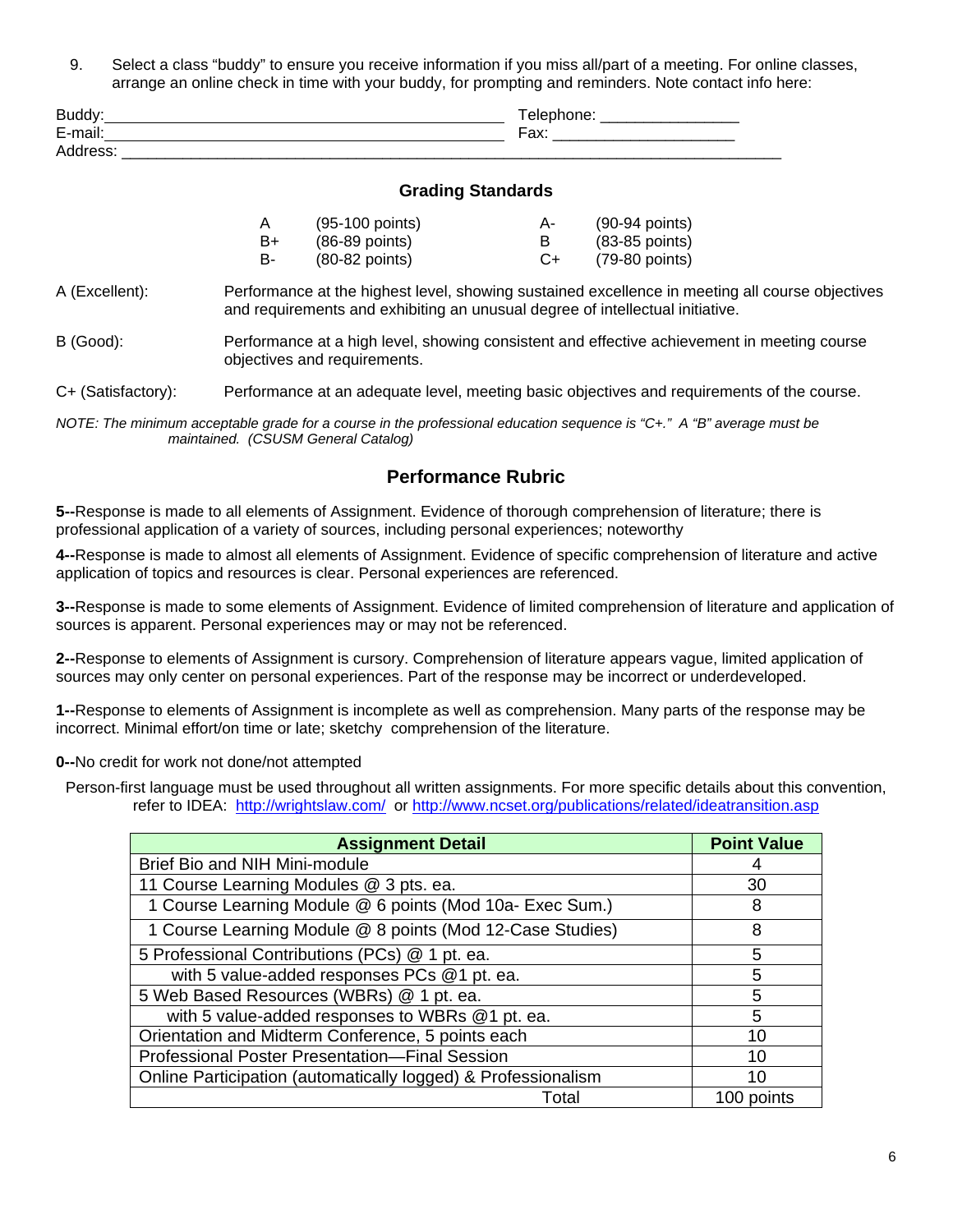# **Learning Modules**

The Learning Modules are the core of this course progression and contain at least one assignment per week for every week of the term. Frequently, there is an entry to the long-term assignment, the ongoing Student Home Page project, occurring concurrently with a short term discussion assignment. Close attention must be paid to the course schedule in order to ensure your success.

The Learning Modules are intended to accomplish two major instructional outcomes: The first is to ensure that active learning takes place—even online. The literature and research on cognitive development is clear about the need for actively engaging the cognitive processes. The second is to "model" or demonstrate several *types* of learning modules, each designed to actually *accommodate* a specific learning need. For some weeks, we have provided choices; another "best practice" which current research indicates is related to increased achievement, for modes of task completion.

*Time Management* is the key to your success in this course! Participation in this online course is critical to your success. A repeat of the policies outline in the attendance area is warranted: A typical 3-credit graduate class meets for 3 hours for each of its 15 class sessions to guarantee you 45 hours of instructor—student contact time. For each one hour of class, students are expected to spend a minimum of 2 additional hours, or a total of at least 90 hours, preparing and studying. The grand total is 135 hours (45+90 = 135). Students will need to distribute 135 hours of learning time thoughtfully and carefully to complete the work.

The Tentative Course Schedule provided below demonstrates the 'reasonability' of completing course assignments within the course time frame. Remember, as stated this course is asynchronous, that is, class does not meet online at a certain time, as a rule. You are learning on your own time, yet there are time limitations within a university semester structure, and you will set up specific appointments with classmates to complete group work online together.

As mentioned, through the online analog, your instructors are able to track dates and times of your course attendance, and the course pages visited. Instructors will use this data to assist in evaluating your course participation. Remember that one of the keys to success in 'distance learning' is time management. If there are conflicts, notify the instructor immediately.

#### **Instructor Response Time**

Generally, your instructor(s) will provide you with answers to questions submitted via the Course Mail and/or Discussion Board on a *weekly* basis. Though instructors are frequently online much more often than this, please keep in mind that instructors do not approach this class on an all-day-every-day basis. We encourage and watch for evidence that students demonstrate a consistent approach to the class, utilizing collaborative, positive, professional inquiry and problem-solving approaches. The Study Guides are specifically designed to foster collaboration and to encourage students to help other students on the Main Discussion Board. ALL written entries by students are visible to the instructor.

### **All University Writing Requirement**

CSUSM requires that all students meet the writing criteria of a minimum of 2500 words per course. In EDEX 639, the WebCT learning module assignment submissions, TaskStream postings, as well as the online discussion postings shall serve to meet this requirement: All assignments may be found in the online class syllabus with performance rubrics.

### **CSUSM Academic Honesty Policy**

Students will be expected to adhere to standards of academic honesty and integrity, as outlined in the Student Academic Honesty Policy. All written work and oral presentation assignments must be original work. All ideas/materials that are borrowed from other sources must have appropriate references to the original sources. Any quoted material should give credit to the source and be punctuated with quotation marks.

Students are responsible for honest completion of their work including examinations. There will be no tolerance for infractions. If you believe there has been an infraction by someone in the class, please bring it to the instructor's attention. The instructor reserves the right to discipline any student for academic dishonesty in accordance with the general rules and regulations of the university. Disciplinary action may include the lowering of grades and/or the assignment of a failing grade for an exam, assignment, or the class as a whole."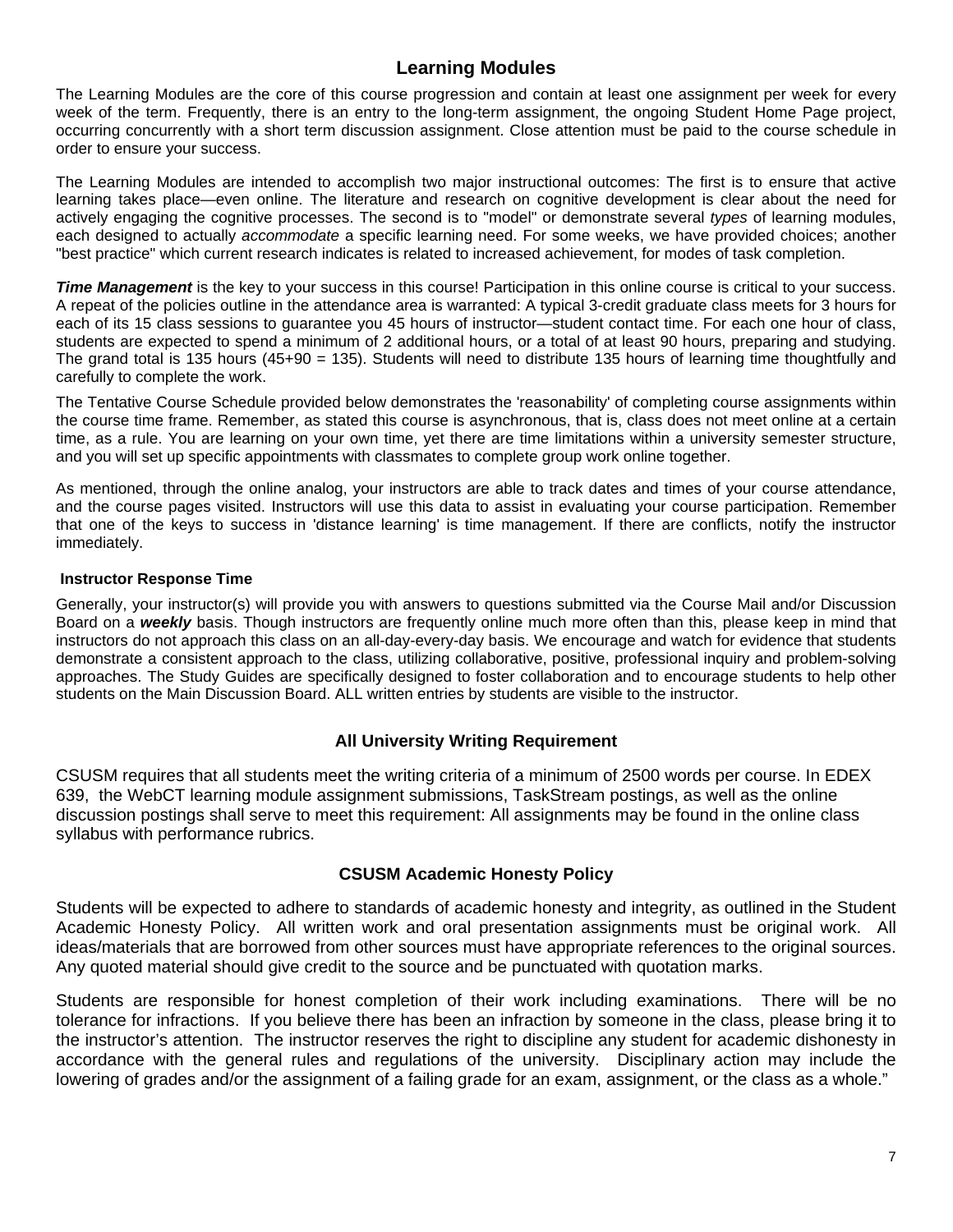Incidents of Academic Dishonesty will be reported to the Dean of Students. Sanctions at the University level may include suspension or expulsion from the University altogether.

# **Plagiarism:**

As an educator, it is expected that each student will do his/her own work, and contribute equally to group projects and processes. Plagiarism or cheating is unacceptable under any circumstances. If you are in doubt about whether your work is paraphrased or plagiarized see the Plagiarism Prevention for Students website http://library.csusm.edu/plagiarism/index.html. If there are questions about academic honesty, please consult the University catalog.

# **Use of Technology**

Students are expected to be responsible for and to demonstrate competency in the use of various forms of technology, including, word processing, electronic mail, WebCT6, use of the Internet, and/or multimedia presentations. Specific requirements for course assignments with regard to technology are at the discretion of the instructor, and for online courses, all students are required to read the WebCT Student FAQ page BEFORE entering the course or asking for help with general access. This address is **http://courses.csusm.edu/resources/webct/webct6/faq/**.Keep a digital copy of all assignments for use in your teaching portfolio. All assignments will be submitted online. Details will be given at the required orientation meeting in class.

### **Electronic Communication Protocol**

Electronic correspondence is a part of any professional interaction. If you need to contact the instructor, email is often the easiest way to do so. It is my intention to respond to all received emails in a timely manner, If your need is urgent, please email me on my csusm.edu account. Please be reminded that e-mail and online discussions are a very specific form of communication, with their own nuances and etiquette. For instance, electronic messages sent in all upper case (or lower case) letters, major typos, or slang, often communicate more than the sender originally intended. With that said, please be mindful of all email and online discussion messages you send to your colleagues, to faculty members in the College of Education, or to persons within the greater educational community. All electronic messages should be crafted with professionalism and care.

In addition, this course requires candidates to read and reflect upon a brief course in Netiquette.

Things to consider:

- Would I say in person what this electronic message specifically says?
- How could this message be misconstrued?
- Does this message represent my highest self?
- Am I sending this electronic message to avoid a face-to-face conversation?

In addition, if there is ever a concern with an electronic message sent to you, please talk with the author in person in order to correct any confusion. In EDEX 639, there is a Netiquette link for students to read and complete. EDEX 639 students will be required to view a Netiquette course.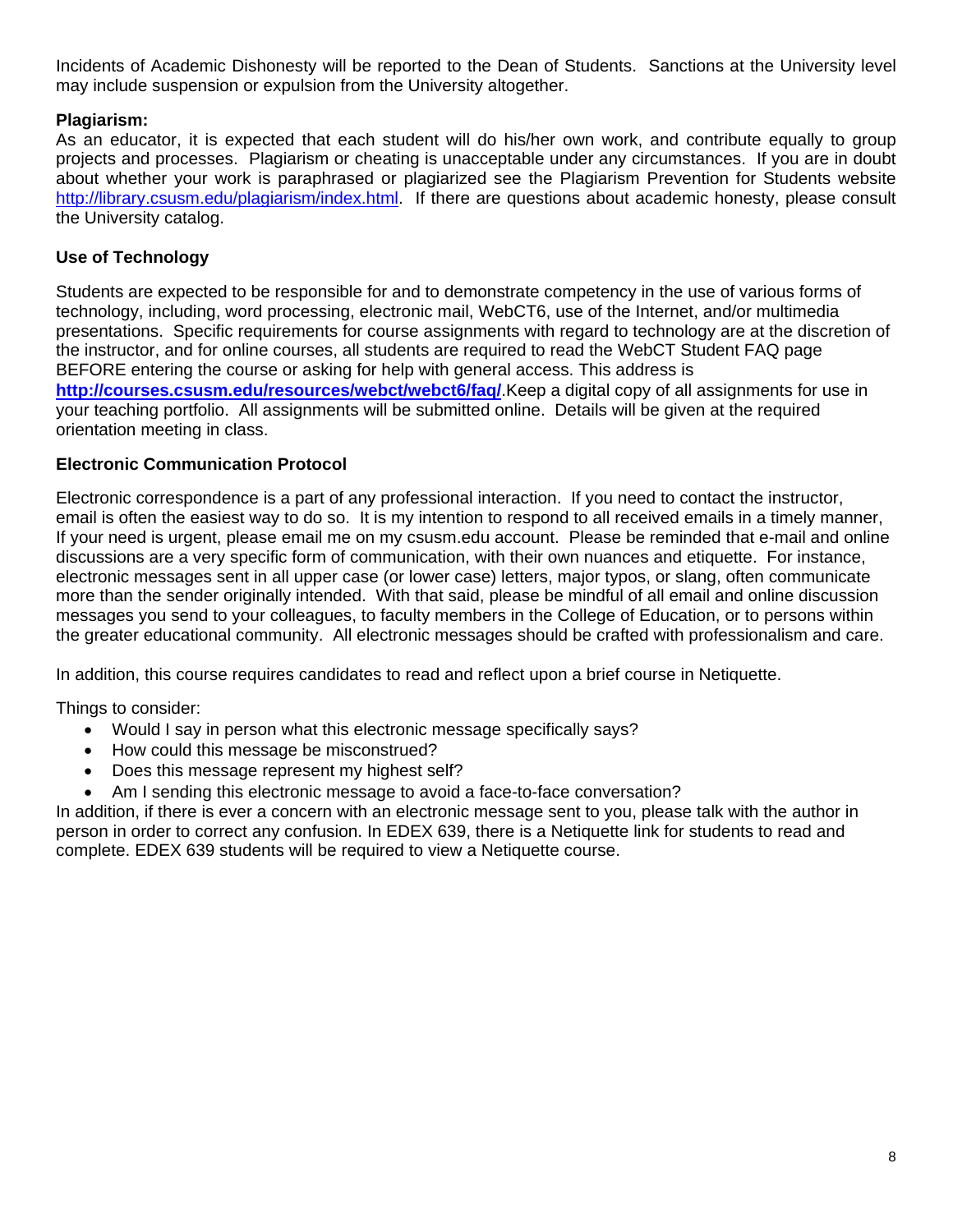### **Tentative EDEX 639 Schedule/Course Outline 2009 Spring Term – Hood & Mauerman**

| <b>Week</b>                                                                                       | <b>Checklist To Post and Do</b>                                                                                                                                                                                                                                                                                                                                                                                                                                                                                                                     | <b>To Read/Write</b>                                                                                                                                                                                                                     |
|---------------------------------------------------------------------------------------------------|-----------------------------------------------------------------------------------------------------------------------------------------------------------------------------------------------------------------------------------------------------------------------------------------------------------------------------------------------------------------------------------------------------------------------------------------------------------------------------------------------------------------------------------------------------|------------------------------------------------------------------------------------------------------------------------------------------------------------------------------------------------------------------------------------------|
| 1<br>$1/20/09 -$<br>1/28/09<br>(Assign-<br>ments due<br>@ midnight<br>before<br>close<br>of week) | <b>Required Orientation Training and Class Kick-Off Meeting</b><br>Thursday, January 22, 5:30-7:00 PM; Markstein 305<br>Check to be certain you are registered @ CSUSM; Obtain<br>1.<br>personal username and password from Student Helpdesk in<br>Kellogg Library, level 2.<br>2.<br>Purchase texts, read syllabus, PRINT this schedule.<br>(A really good idea: Hang it over your computer for reference)<br>Read and complete Module Zero: Orientation/Logistics tasks<br>3.<br>Post a Brief Biography (GTKY) on the Discussion Board (DB)<br>4. | -Read the WebCT6 resources:<br>courses.csusm.edu/resources<br>-Skim through course, explore.<br>-Read Lovitt's Appendix A, found in<br>Module Zero<br>-Read Sagor text (yes, all of it)<br>-okay to work ahead-hint, hint                |
| $\mathbf{2}$<br>$1/29 - 2/4$                                                                      | Complete tasks in Module One: Foundations and Professional<br>1.<br><b>Obligations</b> (for working with human subjects)<br>Print and save NIH certification for working with human subjects.<br>2.<br>Post first Professional Contribution(PC) in appropriate area of<br>3.<br>the DB-don't forget to read and respond to others (2 pts)<br>Post first Web-Based Resource (WBR) in appropriate area of the<br>4.<br>DB-don't forget to read and respond to others (2 pts)                                                                          | -Read and complete the NIH<br>course through the link found in this<br>module (ignore ref to cancer)<br>-Read guidelines for Professional<br><b>Contributions and Web-Based</b><br>Resource File; both found in this<br>learning module. |
| 3<br>$2/5 - 2/11$                                                                                 | <b>Complete Module Two: Effective Teaching</b><br>1.<br>Complete/post Me as a Teacher section to Project Home Page<br>2.<br>(PHP-and SHP are used interchangeably in the course)<br>3. Complete/post detailed description of My Teaching Environment<br>& People with Whom I Collaborate in TS Project Home Page<br>4. Early birds: Possible to decide on learner, academic or behavioral<br>change need, begin intervention?                                                                                                                       | -Read Lovitt Ch $1 - 5$<br>-Read/respond to Mod 2 in AD<br>-Log in and begin Student Project<br>on TaskStream (TS)<br>-Best to begin early: decide on<br>learner, academic or behavioral<br>change goal, begin intervention              |
| $\overline{\mathbf{4}}$<br>$2/12 - 2/18$                                                          | Complete Module Three: What IS DBI?<br>1.<br>2.<br>Complete/post/ respond to PC #2 in DB<br>Complete/post/ respond to WBR #2 in DB<br>3.<br>SHP Posting: Ages/Grade Levels in TS Project Home Page<br>4.<br>SHP Posting: My Curriculum in TS Project Home Page<br>5.                                                                                                                                                                                                                                                                                | -Read Lovitt text Ch 6,7,8<br>-Respond to Mod 3 in AD<br>Okay to begin early: decide on<br>learner, academic or behavioral<br>change goal, begin intervention<br>-SHP post on TaskStream (TS)                                            |
| 5<br>$2/19 - 2/25$                                                                                | 1 Complete Module Four: Your Students & Their needs<br>2. SHP Posting: My Teaching Philosophy, & Descriptions of<br><b>Learners &amp; Their Needs</b><br>3. Sign up for Midterm Small group Conference<br>decide learner, academic/ behavioral change goal, begin                                                                                                                                                                                                                                                                                   | -Read Lovitt Ch 9, 10, 11 (finish text!)<br>-Read/respond to Mod4 in AD<br>- SHP post on TaskStream (TS)                                                                                                                                 |
| 6<br>$2/26 - 3/4$                                                                                 | 1. Complete Module Five: How Does DBI Help Inst Effectiveness?<br>2. SHP Posting: Description of Learner for Project & Behavior to<br>Be Changed in TS Project Home Page<br>3. Sign up for Midterm Small group Conference if not yet completed<br>4. Must have learner in place, begin intervention, graph monitoring<br>procedures on regular basis.                                                                                                                                                                                               | -Read/respond to Mod 5 in AD<br>-Review Sagor Ch 4 and 5<br>-Continue data collection, monitor,<br>and instructional modifications<br>- SHP post on TaskStream (TS)                                                                      |
| $\overline{\mathbf{r}}$<br>$3/5 - 3/11$                                                           | 1. Complete Module Six: The ABCs and Es of DBI<br>2. SHP Posting: Monitoring Approaches in TS Project Home Page<br>3. Complete/post/ respond to PC #3 in DB<br>4. Complete/post/ respond to WBR #3 in DB<br>5. Proofread your PHP print charts, records of student progress so far;<br>prepare for conference; use one of Lovitt's monitoring approaches                                                                                                                                                                                            | -Read/respond to Mod 6 in AD<br>-Continue data collection<br>- Determine if your monitoring<br>approach is effective; try a new<br>approach if not!<br>-SHP post on TaskStream (TS)                                                      |